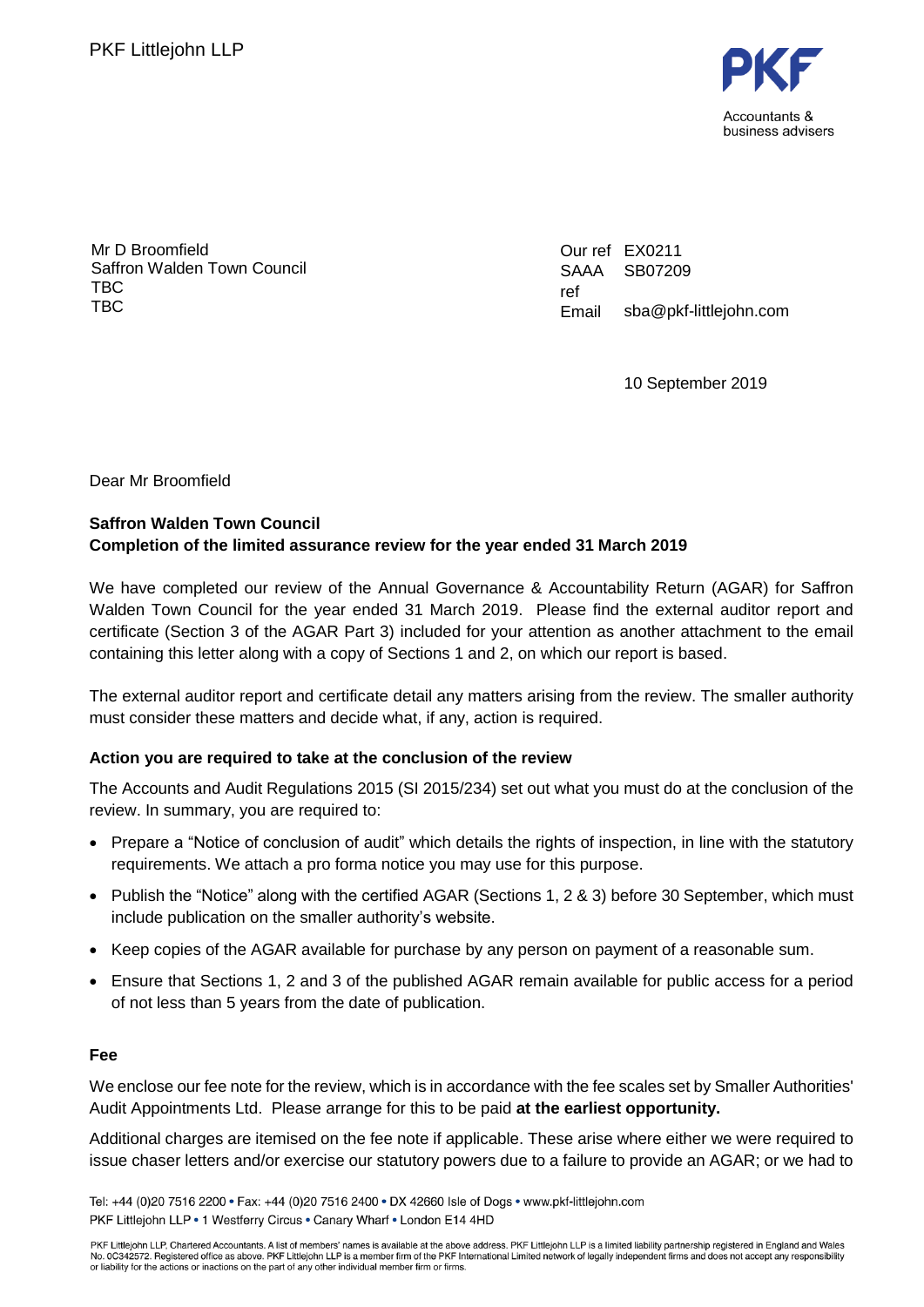send the AGAR back for correction due to a mistake or omission by the smaller authority; or we had to seek clarification and/or correction to supporting documentation due to a mistake or omission by the smaller authority; or it was necessary for us to undertake additional work; or we had to send back documentation that was not requested.

*Please return the remittance advice with your payment, which should be sent to: PKF Littlejohn LLP,* **Ref: Credit control (SBA), 2nd Floor, 1 Westferry Circus, Canary Wharf, London, E14 4HD.** Please include the reference EX0211 or Saffron Walden Town Council as a reference when paying by BACS.

### **Timetable for 2019/20**

Next year we plan to set a submission deadline for the return of the completed AGAR Part 3 and associated documents (or Certificate of Exemption) in the usual way and this is expected to be Monday 29 June 2020.

It is anticipated that the instructions will be sent out during March 2020 in line with current practice, subject to arrangements for the 2019/20 AGARs and Certificates of Exemption being finalised by SAAA. Our instructions will cover any changes about which smaller authorities need to be aware.

In line with the Accounts and Audit Regulations 2015:

- The smaller authority must inform the electorate of a single period of 30 working days during which public rights may be exercised. This information **must be published at least the day before** the inspection period commences;
- The inspection period **must** include the first 10 working days of July 2020, i.e. 1 to 14 July inclusive. In practice this means that public rights may be exercised:
	- $\circ$  at the earliest, between Wednesday 3 June and Tuesday 14 July 2020; and
	- o at the latest, between Wednesday 1 July and Tuesday 11 August 2020.

If there are any changes to the above arising from updates to the statutory requirements, you will be notified in good time.

In order to assist you in this process, we plan to include a pro forma template notice with a suggested inspection period on our website, as in previous years. On submitting your AGAR and associated documentation, as was the case for this year, we will need you to either confirm that the suggested dates have been adopted or inform us of the alternative dates selected.

### **Feedback on 2018/19**

Please note that if you wish to provide feedback, our satisfaction survey template can be used, which is available on our website: [https://www.pkf-littlejohn.com/sites/default/files/media/documents/xsatisfaction\\_survey\\_2018-19.docx](https://www.pkf-littlejohn.com/sites/default/files/media/documents/xsatisfaction_survey_2018-19.docx)

Yours sincerely

 $AF LHQL LL$ 

PKF Littlejohn LLP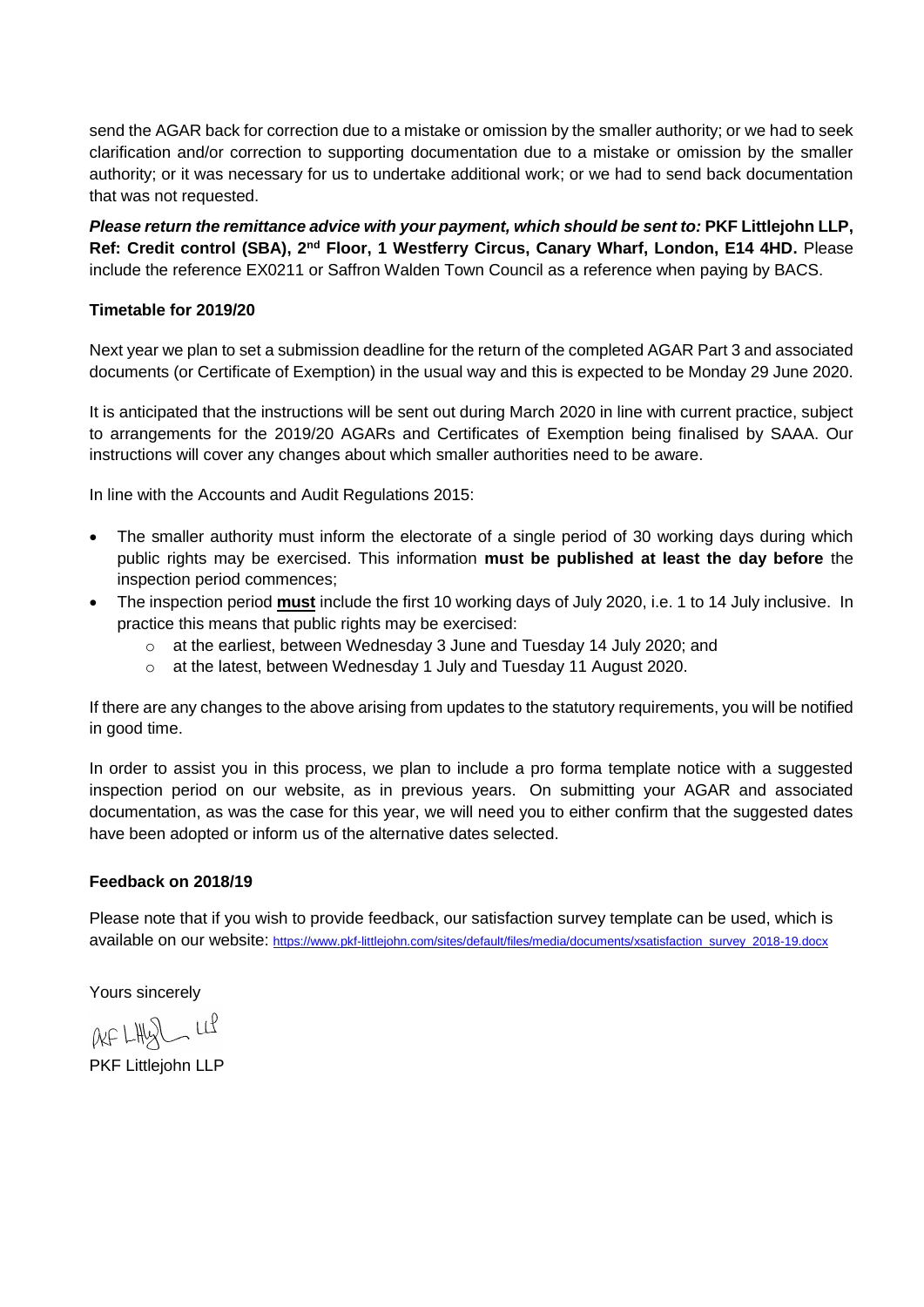# **Saffron Walden Town Council**

# **Notice of conclusion of audit**

## **Annual Governance & Accountability Return for the year ended 31 March 2019**

Sections 20(2) and 25 of the Local Audit and Accountability Act 2014

Accounts and Audit Regulations 2015 (SI 2015/234)

|                |                                                                                                                                                                               | <b>Notes</b>                                                                                                                                                   |
|----------------|-------------------------------------------------------------------------------------------------------------------------------------------------------------------------------|----------------------------------------------------------------------------------------------------------------------------------------------------------------|
| $\mathbf{1}$ . | The audit of accounts for <b>Saffron Walden Town Council</b> for the year<br>ended 31 March 2019 has been completed and the accounts have been<br>published.                  | This notice and Sections 1, 2 & 3<br>of the AGAR must be published<br>by 30 September. This must<br>include publication on the<br>smaller authority's website. |
| 2.             | The Annual Governance & Accountability Return is available for<br>inspection by any local government elector of the area of Saffron Walden<br>Town Council on application to: |                                                                                                                                                                |
| (a)            |                                                                                                                                                                               | (a) Insert the name, position and<br>address of the person to whom<br>local government electors should<br>apply to inspect the AGAR                            |
| (b)            |                                                                                                                                                                               | (b) Insert the hours during which<br>inspection rights may be<br>exercised                                                                                     |
| 3.             | Copies will be provided to any person on payment of $f_{\text{max}}$ (c) for each<br>copy of the Annual Governance & Accountability Return.                                   | (c) Insert a reasonable sum for<br>copying costs                                                                                                               |
|                | Announcement made by: (d)                                                                                                                                                     | (d) Insert the name and position of<br>person placing the notice                                                                                               |
|                | Date of announcement: (e)                                                                                                                                                     | (e) Insert the date of placing of the<br>notice                                                                                                                |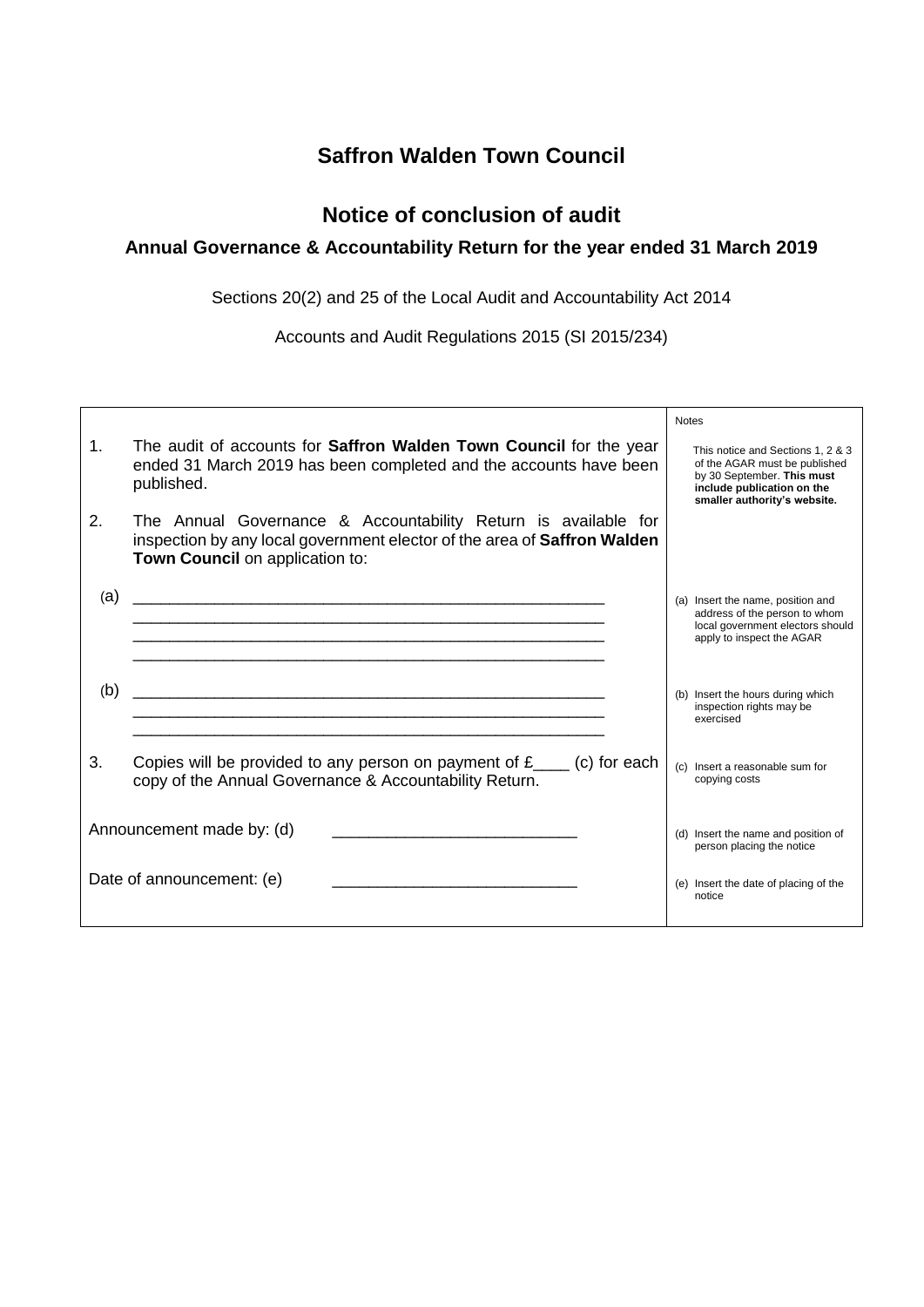

Mr D Broomfield Saffron Walden Town Council **TBC** TBC

Our ref SAAA ref Invoice no: SB20192020 EX0211 SB07209 VAT no: GB 440 4982 50

Email [sba@pkf-littlejohn.com](mailto:sba@pkf-littlejohn.com)

10 September 2019

# **INVOICE**

Professional services rendered in connection with the following: Limited assurance review of Annual Governance & Accountability Return for year ended 31 March 2019 £2,000.00 Additional charges (where applicable) as detailed on attached appendix A  $\qquad 20.00$ Additional fees (where applicable) as detailed by separate cover  $£0.00$ TOTAL NET FOR THE SECTION OF THE SECTION OF THE SECTION OF THE SECTION OF THE SECTION OF THE SECTION OF THE SECTION OF THE SECTION OF THE SECTION OF THE SECTION OF THE SECTION OF THE SECTION OF THE SECTION OF THE SECTION O  $VAT \ @ \ 20\%$ 

TOTAL PAYABLE  $\overline{2,400.00}$ 

### **PAYMENT IS DUE ON RECEIPT OF INVOICE**

**For payments by cheque, please return the remittance advice with your payment to: PKF Littlejohn LLP, Credit Control (SBA), 2nd Floor, 1 Westferry Circus, Canary Wharf, London E14 4HD**

**For payments by credit transfer, our bank details are:-**

**HSBC Bank plc Sort Code: 40-02-31 Account number: 11070797 Account Name: PKF Littlejohn LLP Please include EX0211 or Saffron Walden Town Council as the reference.**

**For account queries, contact [creditcontrol@pkf-littlejohn.com.](mailto:creditcontrol@pkf-littlejohn.com)**

Tel: +44 (0)20 7516 2200 · Fax: +44 (0)20 7516 2400 · DX 42660 Isle of Dogs · www.pkf-littlejohn.com PKF Littlejohn LLP . 1 Westferry Circus . Canary Wharf . London E14 4HD